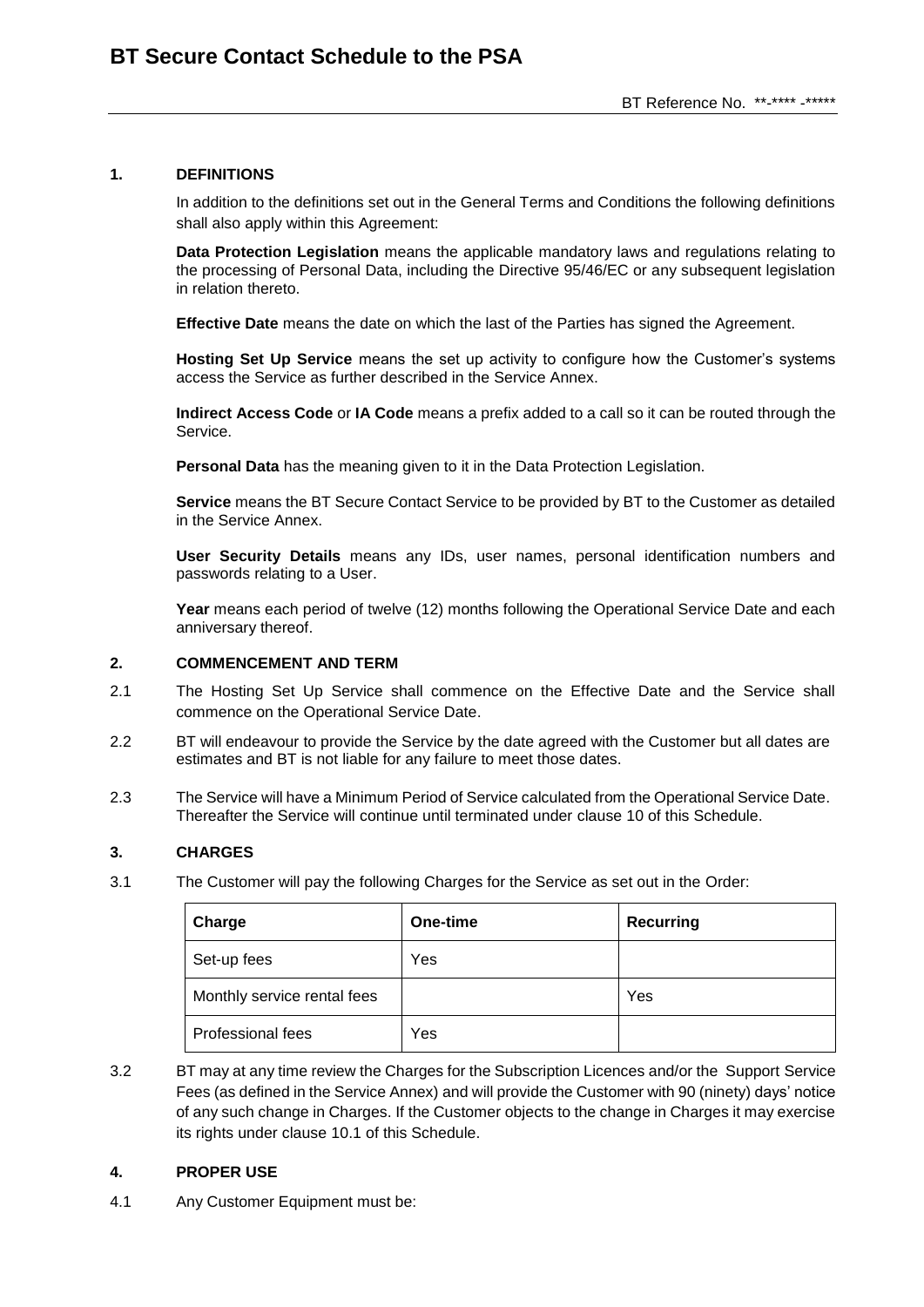- (a) technically compatible with the Service and not harm BT's network or another customer's equipment;
- (b) connected using the applicable BT network termination point, unless the Customer has BT's written permission to connect by other means, and used in compliance with any relevant instructions, standards or laws; and
- (c) adequately protected by the Customer against viruses and other breaches of security.
- 4.2 The Customer will not permit or make any attempt to disassemble, deconstruct, break down, hack or otherwise interfere with any BT Equipment.
- 4.3 The Customer must ensure the Service is not used:
	- (a) in contravention of any licence, code of practice, instructions or guidelines issued by a regulatory authority, third party's rights or BT's Acceptable Use Policy located at [www.bt.com/acceptableuse/;](http://www.bt.com/acceptableuse/) or
	- (b) fraudulently or in connection with a criminal offence or in any way that is unlawful; or
	- (c) to send, communicate, knowingly receive, upload, download or use any material or make any calls that are offensive, abusive, indecent, defamatory, obscene, menacing, cause annoyance, inconvenience, needless anxiety or are intended to deceive; or
	- (d) in any way BT considers is or is likely to be detrimental to the provision of the Service to the Customer or service to any of BT's other customers.
- <span id="page-1-0"></span>4.4 The Customer will comply with BT's reasonable instructions regarding health, security, safety or the quality of the Service.
- 4.5 The Customer will indemnify BT against any claims or legal proceedings that are brought or threatened against BT by a third party because the Service is or has been used in breach of any of clauses [4.1](#page-0-0) to [4.4](#page-1-0) of this Schedule. BT will notify the Customer of any such claims or proceedings and keep the Customer informed as to the progress of such claims or proceedings.

## **5. SECURITY**

- 5.1 The Customer is responsible for the proper use of User Security Details, if any, and must take all necessary steps to ensure they are kept confidential, secure and not made available to unauthorised persons.
- 5.2 If the Customer believes that any User Security Details are or are likely to be used in an unauthorised way, the Customer must inform BT immediately. The Customer must not change or attempt to change a user-name without BT's prior agreement in writing.
- 5.3 BT does not guarantee the security of the Service against unauthorised or unlawful access or use. If BT believes there is or is likely to be a breach of security or misuse of the Service, BT may:
	- (a) change and/or suspend the User Security Details (and notify the Customer that it has done this); or
	- (b) require the Customer to change the User Security Details.

## **6. OPERATIONAL CHANGES**

Occasionally, for operational reasons, including the provision of service enhancements and/or software upgrades, BT may:

- (a) change any codes or numbers given to the Customer, the performance or functionality of the Service, or the way BT provides the Service, provided that any change to the Service or the way BT provides the Service does not affect the performance or functionality of the Service to the Customer's significant detriment; or
- (b) interrupt or suspend Service. If this happens BT will restore the Service as quickly as possible.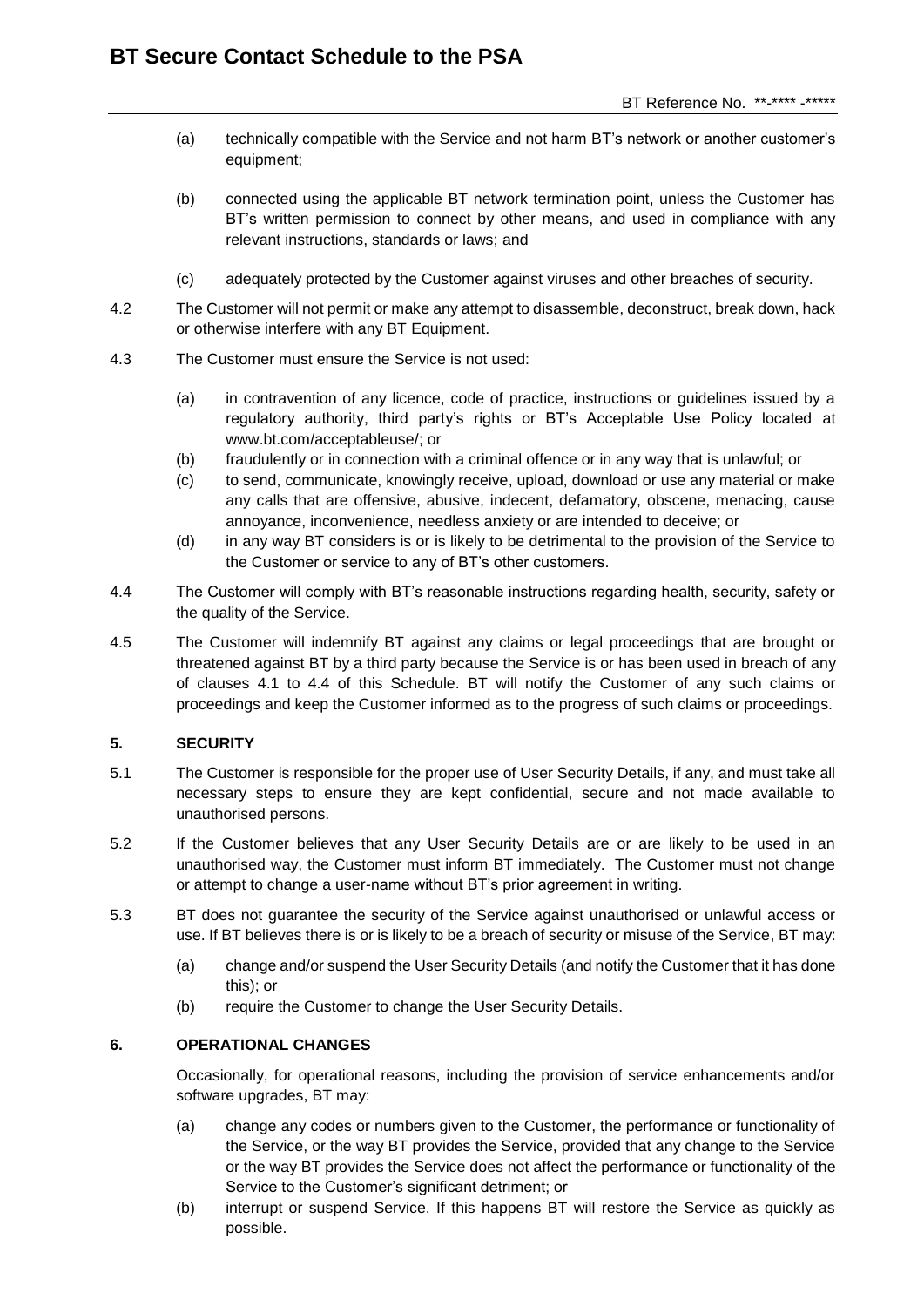## **7. DATA PROTECTION**

- 7.1 BT may need to collect, process and use Personal Data in order to:
	- (a) process, track and fulfil Orders for a Service;
	- (b) deliver and commission the Service, either remotely or at a Site;
	- (c) process, track and resolve faults with the Service, either remotely or at Site;
	- (d) administer access to online portals relating to the Service;
	- (e) compile, dispatch and manage the payment of invoices relating to the Service;
	- (f) manage the Contract and resolve any disputes relating to it; or
	- (g) respond to general queries relating to the Service.
- 7.2 We will process this Personal Data in accordance with applicable Data Protection Legislation.

## **8. MONITORING AND RECORDING CALLS**

BT may monitor and record its communications with the Customer, including e-mails and phone conversations. Information collected by BT may be used for training purposes, quality assurance, to record details about the Service ordered by the Customer, and in order to meet BT's legal and regulatory obligations generally.

#### **9. CUSTOMER CONSENT**

Unless the Customer advises BT otherwise, the Customer consents to receiving marketing messages from BT via electronic means, telephone and direct mail. Details on how to stop receiving such messages can be found in BT's Privacy Policy at [www.bt.com.](http://www.bt.com/)

#### **10. TERMINATING THE SERVICE**

- 10.1 Upon completion of Minimum Period of Service, the Service may be terminated by the Customer for convenience on three (3) months' written notice subject to the payment of any outstanding charges or any applicable termination charges; or by BT for convenience on six (6) months' written notice.
- 10.2 The Customer may terminate the Service if:
	- (a) BT materially breaches the Agreement and, if the breach is capable of remedy, fails to remedy the breach within a reasonable time of being asked by the Customer to do so; or
	- (b) BT ceases to do business; or has bankruptcy or insolvency proceedings brought against it; or makes an arrangement with its creditors (other than where solely for solvent amalgamation or solvent reconstruction); or a receiver, administrative receiver or administrator is appointed over any of its assets; or it goes into liquidation; or a notice is given, a petition is issued, a resolution is passed or any other step is taken to commence any of the foregoing procedures; or there is a corresponding event under applicable local law.
- 10.3 BT may suspend or terminate the Service at its sole option, at any time without notice if:
	- (a) the Customer breaches the Agreement or any other agreement that the Customer has with BT and, if the breach is capable of remedy, fails to put right the breach within a reasonable time of being asked by BT to do so. In this clause, breach includes nonpayment of any valid invoice by the due date; or
	- (b) BT reasonably believes that the Service is being used in contravention of this Agreement. This applies even if the Customer is unaware that the Service is being used in such a way; or
	- (c) the Customer ceases to do business; or has bankruptcy or insolvency proceedings brought against it; or makes an arrangement with its creditors (other than where solely for solvent amalgamation or solvent reconstruction); or a receiver, administrative receiver or administrator is appointed over any of its assets; or it goes into liquidation; or a notice is given, a petition is issued, a resolution is passed or any other step is taken to commence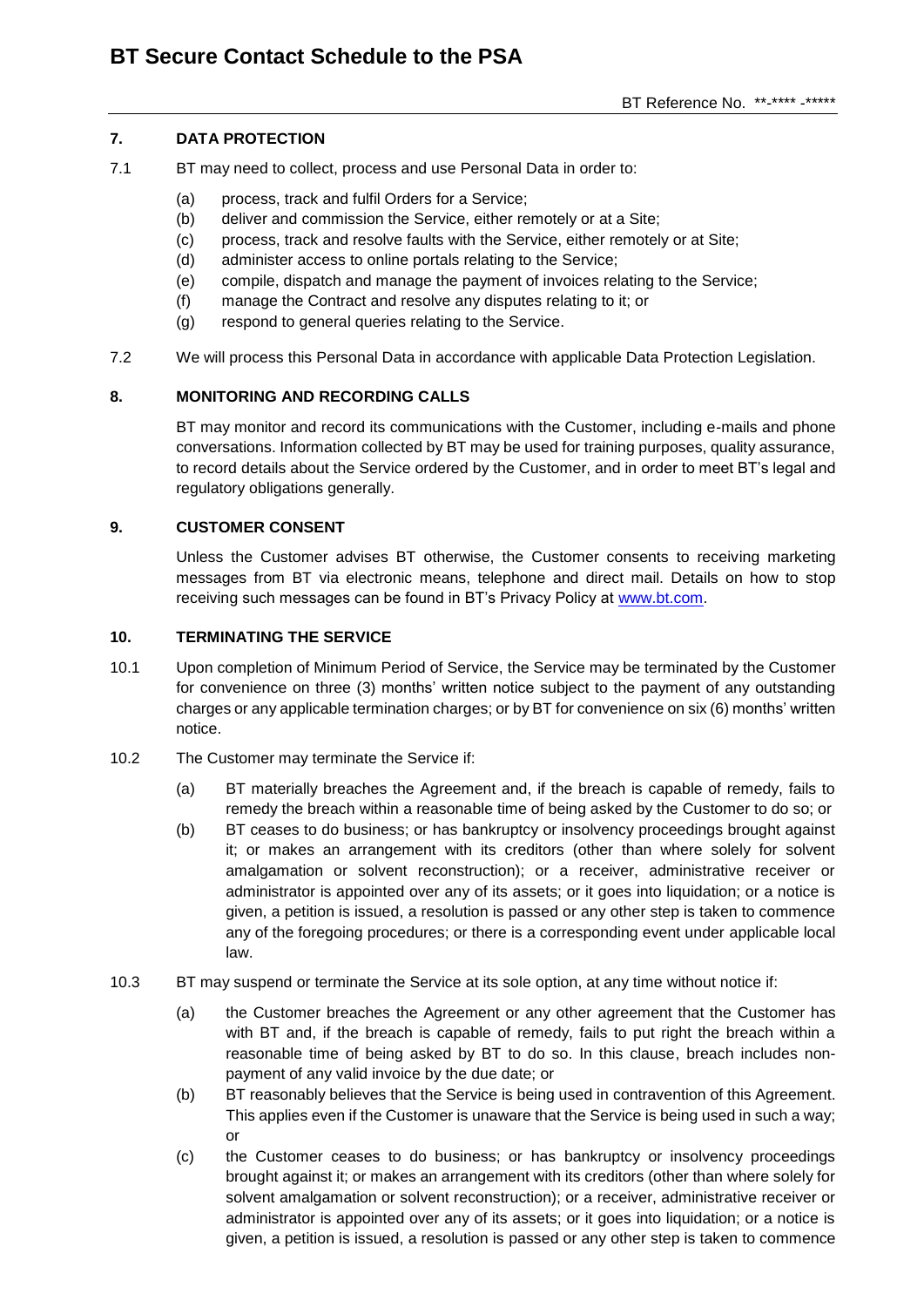any of the foregoing procedures; or there is a corresponding event under the applicable local law

<span id="page-3-0"></span>10.4 The Customer will continue to pay the Charges during any period of suspension.

## **11. CONSEQUENCES OF TERMINATING THE SERVICE**

- 11.1 If BT terminates the Service for breach during the Minimum Period of Service or the Customer terminates the Service in accordance with clause 10.1 of this Schedule during the Minimum Period of Service, the Customer will pay BT an amount equal to the charges payable for the remainder of the Minimum Period of Service and any installation charges waived off by BT, by way of compensation. For termination after the expiration of the Minimum Period of Service, the Customer shall pay BT any outstanding charges and any de-installation charges as may be set out in the Order. Early termination charges under this clause 11.1 shall not apply if:
	- (a) the Customer terminates the Agreement or Service during the Minimum Period of Service as a result of BT being in material breach of this Agreement; or
	- (b) BT terminates the Agreement or the Service during the Minimum Period of Service for convenience; or
	- (c) the Agreement is terminated due to force majeure as set out in clause 14 of the General Terms and Conditions.
- 11.2 If the Service is terminated pursuant to clause 10.2 of this Schedule or due to BT terminating the Agreement under clause 10.1 of this Schedule, BT will refund any money owed to the Customer by BT for the Service after first deducting any money due to BT under this Agreement or any other agreement that BT has with the Customer.
- 11.3 Upon termination of the Service and unless the Service Annex states otherwise, BT may delete all Content stored by BT during the course of the Service. BT recommends that the Customer saves copies of information which the Customer wishes to keep, on other devices not connected with the Service.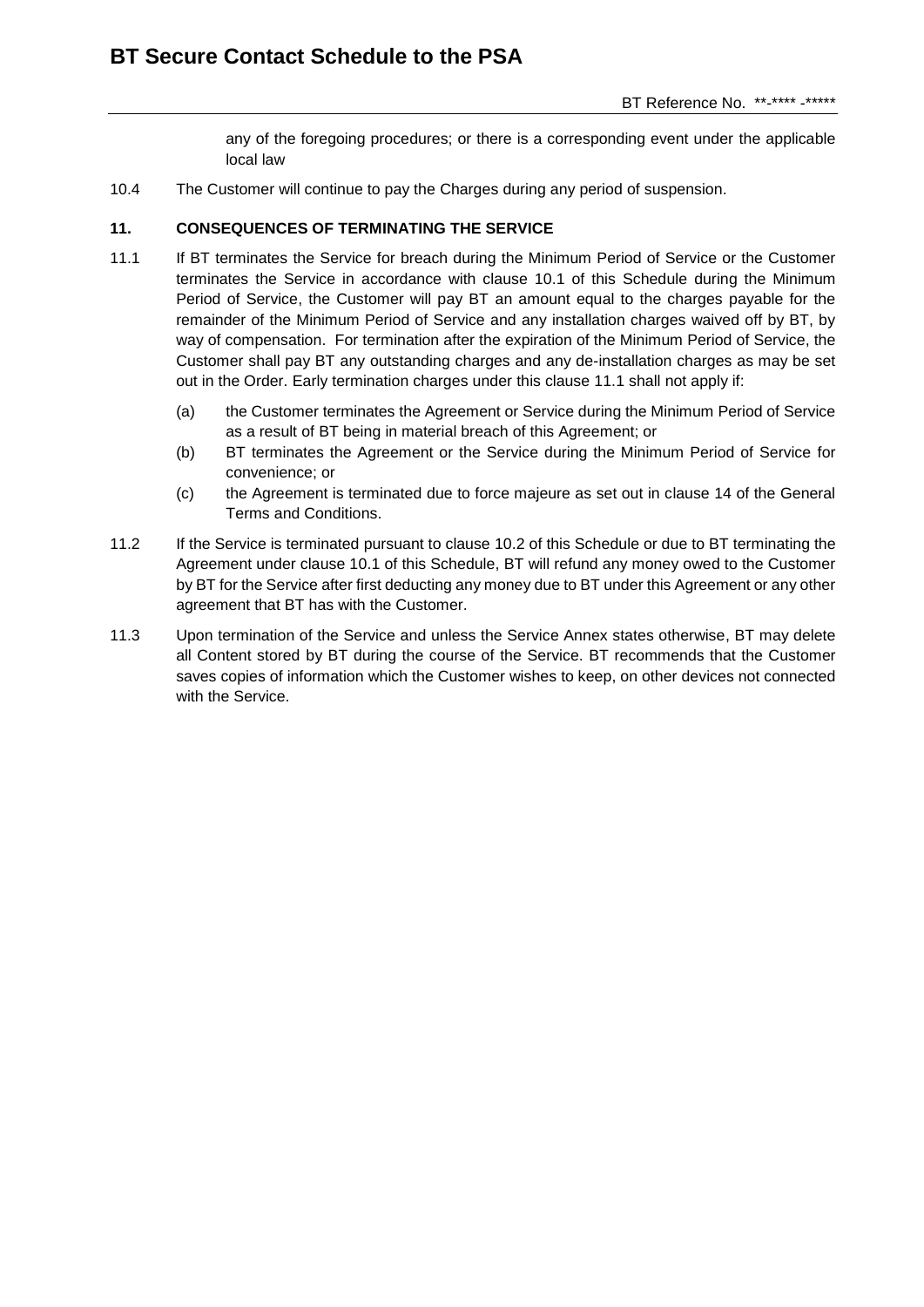# **BT Secure Contact Schedule to the PSA Service Annex – Secure Contact Services**

#### **Service Annex – Service Description for Secure Contact Services**

#### **1 Definitions**

In addition to the definitions set out in the General Terms and Conditions and the BT Secure Contact Schedule, the following definitions shall also apply within this Agreement:

**Authorised Users** means those employees, agents and independent contractors of the Customer and/or the Licence Beneficiaries who are authorised by the Customer to use the Service for the Permitted Purpose as part of the Customer's and/or the Licence Beneficiaries' internal business purposes.

**Business Hours** means the local working hours in a Business Day or as specified elsewhere in this Agreement.

**Control** means, in respect of any corporate entity, the legal or beneficial ownership, directly or indirectly, of fifty percent (50%) or more of the shares of such corporate entity ordinarily having voting rights or control directly or indirectly of the appointment of a majority of the board of management (and "**Controlled**" and "**Controlling**" shall be construed accordingly).

**CRM Payments Pages** means the pages on the Customer's computer system presented to Authorised Users when processing transactions from end customers.

**Hosting Set Up Fee** means the charge for the Hosting Set Up Service as specified in the Order.

**ISDN** means Integrated Services Digital Network.

**Licence Beneficiaries** means those Affiliates of the Customer who BT permits to use and access the Service as specified in the Order or as otherwise approved by BT and agreed in writing by the parties.

**Licence Terms** means the terms of the Subscription Licence as specified in this Agreement.

**PCI DSS** means the Payment Card Industry Data Security Standards, a widely accepted set of policies and procedures, issued by the PCI Security Standards Council LLC (as may be adopted by local regulators) and intended to optimise the security of credit and debit card transactions and protect cardholders against misuse of their personal information.

**Permitted Purpose** means use of the Service for the purpose of receiving payment over the telephone without the Customer's telesales agent seeing or hearing the caller's card information.

**PSP** means a Payment Service Provider which offers online services for accepting electronic payments by a variety of payment methods.

**Seat** shall mean the ("Media Access Control") MAC address of the device from which the Service is accessed e.g. a desktop-PC.

**Secure Contact Helpdesk** means the BT-provided second line helpdesk for the Service, which the Customer may access at any time using the telephone and or email contact details notified to the Customer by BT.

**Secure Contact Service Levels** means the estimated resolution targets set out in the table in clause 7[.7.45](#page-9-0) of this Service Annex.

**Secure Mode** means the operational mode which masks the card details from the Authorised User.

**Subscription Licence** means a non-exclusive, non-transferable licence to allow Authorised Users to access and use the Service from a Seat during the period for which the Customer has paid the applicable Charges solely for the Permitted Purpose as part of Customer's or the Licence Beneficiaries' (as the case may be) internal business operations, in accordance with the terms of this Agreement.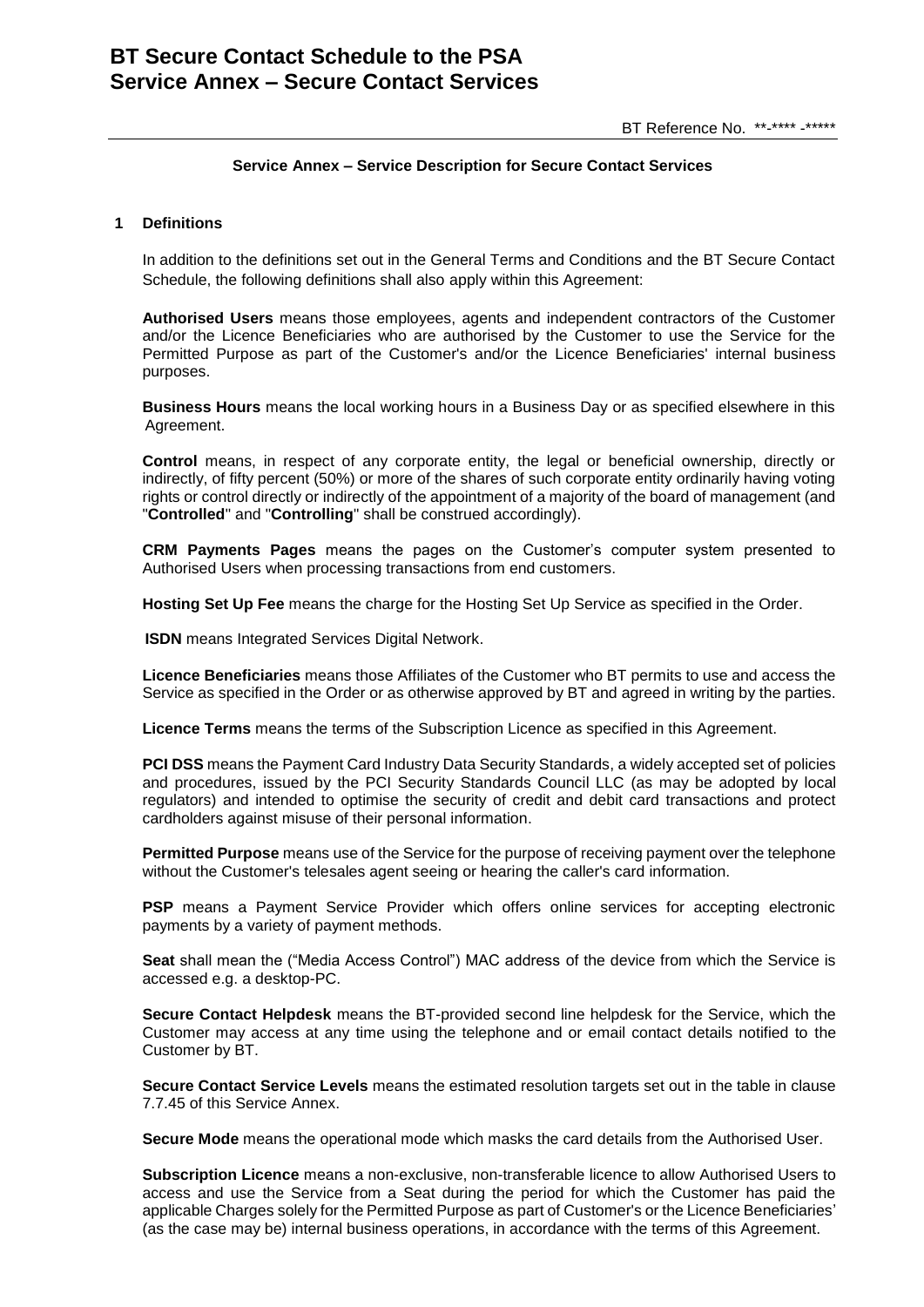**Support Services** means the support services detailed in clause [7.1](#page-9-1) of this Service Annex.

**Support Service Fee** means the charge for the Support Services payable monthly in respect of Subscription Licences.

#### **2 BT Secure Contact Service**

- 2.1 The Service is a cloud based PCI service providing the Customer with access to hosted Software as part of the Service and which enables the Customer to receive payment over the telephone without the Customer's telesales agent seeing or hearing the caller's card information. This Service can be, if so requested by the Customer, delivered over ISDN.
- 2.2 For the avoidance of doubt, BT will have not access to or visibility of the caller's payment details as a result of the Service.
- 2.3 The Hosting Set Up Service includes:
	- 2.3.1 configuring the Customer's BT Direct Dial-In lines ("DDIs") that are utilised in conjunction with the Service.;
	- 2.3.2 defining and setting up the way in which the Customer will invoke Secure Mode; and
	- 2.3.3 setting up and configuring the interfaces to the Customer's PSP.
- 2.4 The Customer shall ensure that all details necessary for successful completion of the Hosting Set Up service are provided in the Order.
- 2.5 The Service will be configured for a specified number of Subscription Licences which shall be equal to the number of Seats set out in the Order.
- 2.6 If the PSP selected by the Customer is one for which no interface into the secure configuration service already exists then an additional charge may be levied for development of the new interface.
- 2.7 BT will pass through to the PSP the transaction details obtained when an Authorised User processes a transaction.
- 2.8 BT will pass to the Customer the transaction reference and authorisation code for successful payments and the transaction reference and failure code for failed transactions obtained from the PSP.
- 2.9 Unless agreed otherwise, BT will provide public, open application programme interfaces (APIs) to the Customer and the Customer shall be responsible for ensuring integration of the Service into its customer relationship management systems in the correct format.
- 2.10 If the Customer requires assistance to integrate the Service into its customer relationship management systems in the correct format, then this activity can be scoped as a professional service and provided at an additional charge.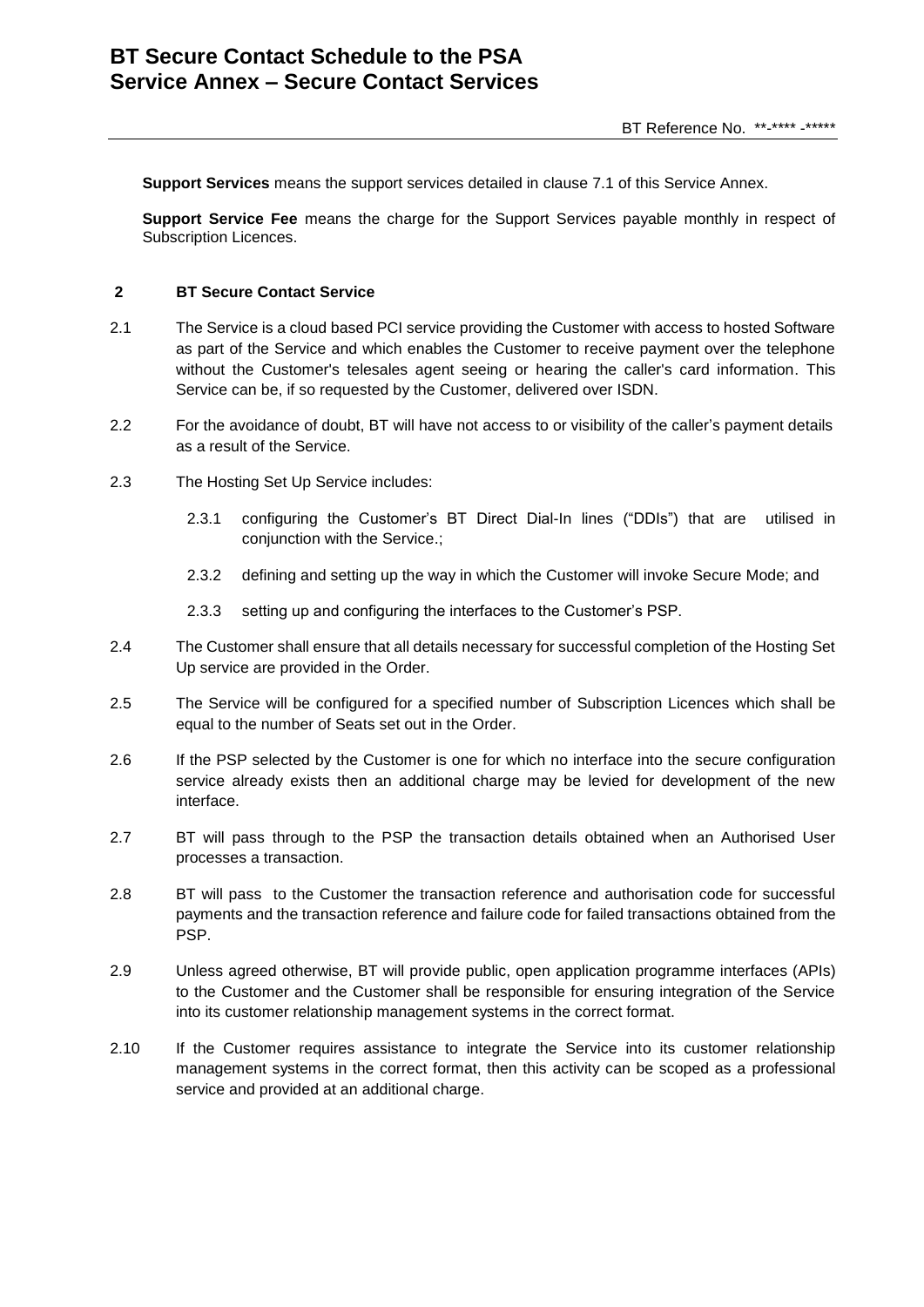# **BT Secure Contact Schedule to the PSA Service Annex – Secure Contact Services**

2.11 The Customer agrees that where the Service is used over ISDN, emergency calls can only be called directly and not via the Indirect Access Code ("IA Code"). The Customer will be responsible for ensuring appropriate measures are put in place to enable Authorised Users to call emergency services.

## 2.12 Service Management Boundary

Where the Service is delivered to the Customer over ISDN lines, BT will be responsible for the Service up to, but not including, the ISDN Network Terminating Equipment ("NTE") at a Site.

## **3 Charges**

- 3.1 The Customer shall pay the Charges set out in the Order in accordance with the Agreement.
- 3.2 If prior to the Operational Service Date the Customer cancels the Service (other than for breach by BT), or if BT terminates the Service for breach before the OSD, then the Customer will compensate BT for costs in respect of work performed, money spent and third party payment obligations accrued or incurred by BT up to and including the time of cancellation.

## **4 Technical Requirements**

- 4.1 BT Voice Network
	- 4.1.1 BT Secure Contact is delivered to the Customer over a voice network. The Customer is required to have a separate agreement with BT or a relevant third party licensed provider for the provision of an active voice network.

#### 4.2 Internet Connectivity

4.2.1 The Customer is required to have internet connectivity to be able to access the Service for secure data capture of card data. Additionally, the Customer must also have a minimum of Internet Explorer 6, Chrome or Firefox installed and running on its computer systems interfacing with the Service.

#### 4.3 ISDN Service

- 4.3.1 Where the Service is delivered to the Customer over ISDN lines, the Customer will contract separately with BT or the relevant third party licensed provider for the supply and maintenance of ISDN lines. The Customer will ensure that the ISDN contract remains in force for the duration of this Agreement. The Customer will not make changes to the ISDN lines without BT's prior written agreement.
- 4.4 In certain countries like India, BT does not have the ability to provide the Customer with, ISDN, active voice or DDI lines. In such countries, the Customer shall be responsible for procuring these connectivity services from a third party provider under a separate and independent contract, to enable the provision of the Service by BT.

#### <span id="page-6-0"></span>**5 BT Secure Contact Service and Software – License Terms**

- 5.1 Subject to the Customer paying the Charges for each Subscription Licence, BT hereby grants to the Customer the Subscription Licence in accordance with the License Terms.
- 5.2 The rights granted under this clause [5](#page-6-0) are granted to the Customer in respect of the Customer's, or the Licence Beneficiaries', Authorised Users only and shall not be considered as extending to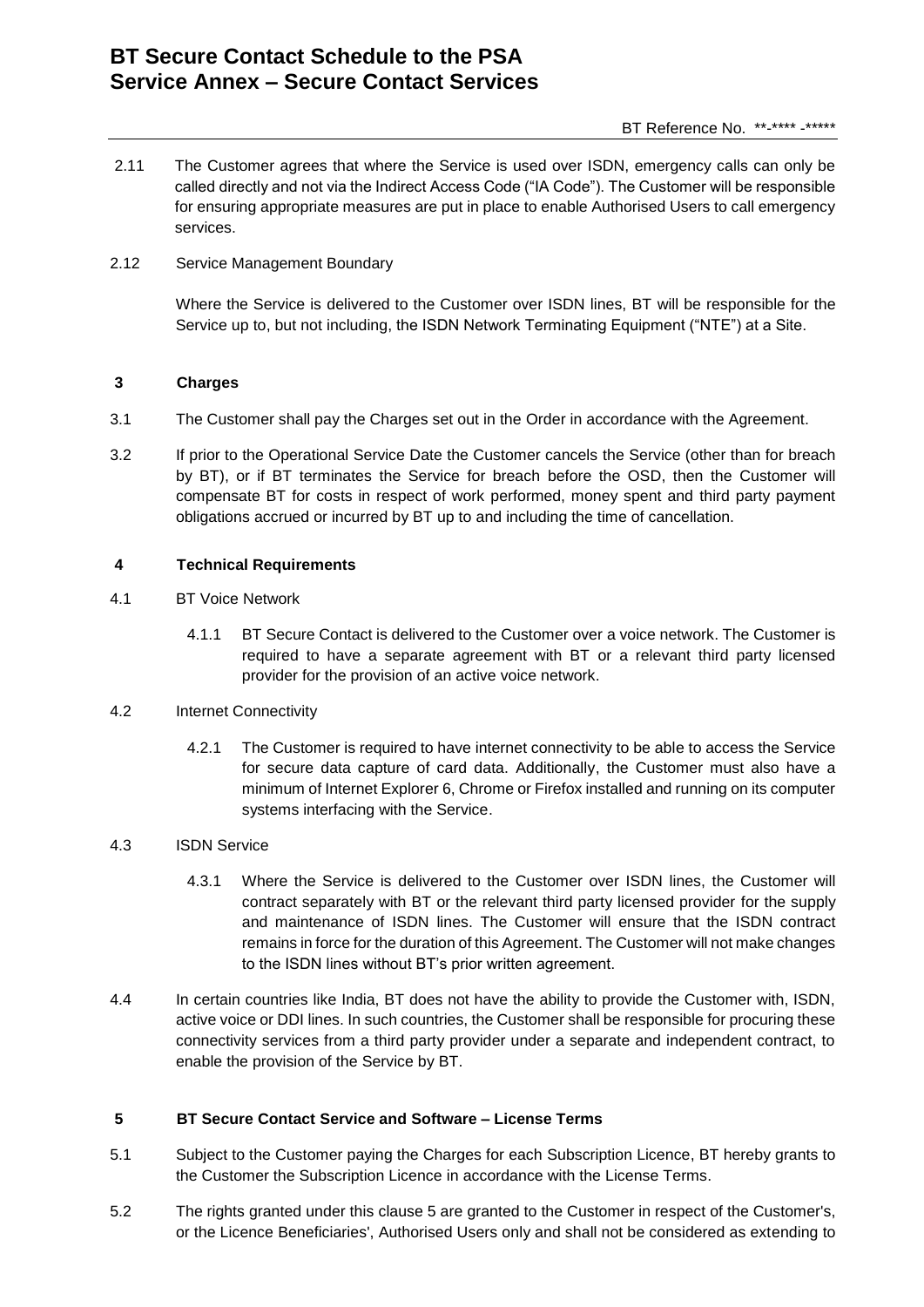any other Affiliates of the Customer unless and until BT agrees in writing that any such Affiliate is a Licence Beneficiary under this Agreement.

- 5.3 The Customer shall be fully liable and responsible for all acts and omissions of the Licence Beneficiaries as if those acts and omissions were the acts and omissions of the Customer, including settling all charges arising from the use of the Service by the Licence Beneficiaries.
- 5.4 Without prejudice to any other remedy that BT may have, all Subscription Licences will terminate immediately upon notice if the Customer or one of the Licence Beneficiaries commits a breach of the Licence Terms and (if capable of remedy) fails to remedy such breach within 14 days after being given notice to do so.
- 5.5 All Subscription Licences will immediately terminate upon the termination of this Agreement howsoever occurring.
- 5.6 As a condition of all Subscription Licences, the Customer hereby undertakes:
	- 5.6.1 not to access the Software or the Service by any means other than a Seat;
	- 5.6.2 to supervise and control the use of the Software and the Service in accordance with the terms of this Agreement;
	- 5.6.3 not to use the Software or the Service on behalf of or for the benefit of any third party (including use of the Software or the Service for the purpose of operating a bureau service);
	- 5.6.4 to effect and maintain adequate security measures to safeguard the Software and the Service from access or use by any unauthorised person;
	- 5.6.5 not to access all or any part of the Software or the Service in order to build a product or service which competes with the Software or the Service; and
	- 5.6.6 not to license, sell, rent, lease, transfer, assign, distribute, display, disclose, or otherwise commercially exploit, or otherwise make the Software or the Service available to any third party except the Authorised Users.

#### **6 Customer Obligations**

- 6.1 The Customer is responsible for assessing the implications of and maintaining PCI DSS compliance for its own business. The Customer agrees to provide documented evidence of validated PCI DSS compliance on request from BT.
- 6.2 The Service complies with the PCI DSS standard as at the effective date of the Agreement. In order for the end-to-end service to be PCI DSS compliant it is the Customer's responsibility to ensure all other elements of its card processing activities are PCI DSS compliant.
- 6.3 If BT, in its sole discretion, deems the Customer's card security practices to be unacceptable, or non-compliant with PCI DSS, BT reserves the right to refuse to provide the Service, or to suspend the Service (as applicable) until such practices are remedied or improved to BT's reasonable satisfaction. If the Customer's PSP is not operating in accordance with PCI DSS, BT reserves the right to suspend the Service; until such time that it becomes compliant. If the Customer refuses to comply with BT's reasonable instructions as to the Customer's card security procedures, or remains non-compliant in terms of PCI DSS BT may terminate the Agreement for breach in accordance with clause 10 of the Schedule. Customer shall continue to be liable for Charges for any period for which the Service is suspended. BT accepts no liability in respect of the security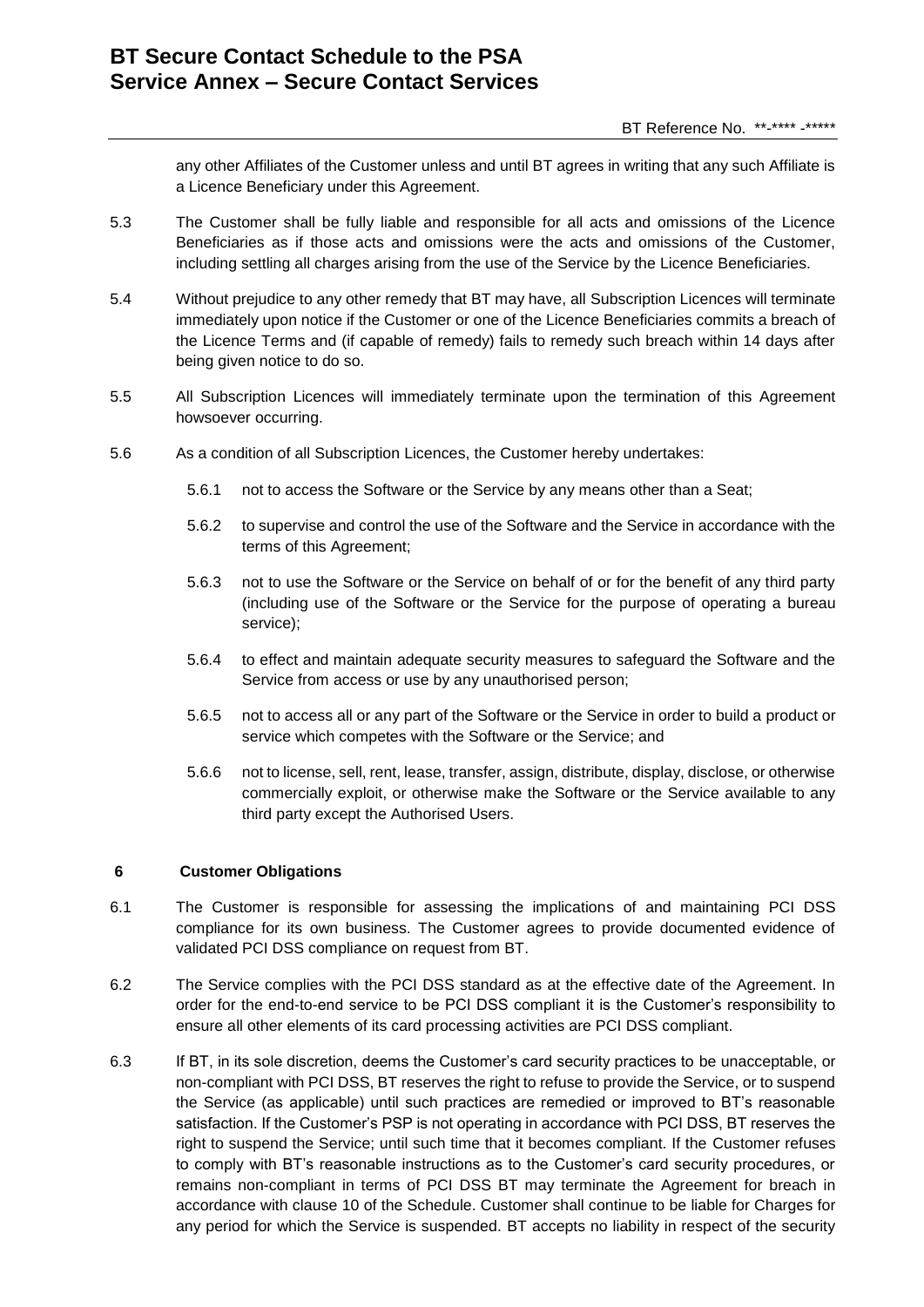recommendations it specifies as a result of the security checks.

- 6.4 The Customer shall (and shall procure that the Licence Beneficiaries shall):
	- 6.4.1 ensure that the number of Seats does not exceed the number of Subscription Licences purchased;
	- 6.4.2 provide BT with all necessary co-operation in relation to the Agreement;
	- 6.4.3 provide BT with all necessary access to such relevant information as may be required by BT in order to render the Service, including but not limited to security access information and configuration information;
	- 6.4.4 carry out all other Customer responsibilities set out in this Agreement in a timely and efficient manner;
	- 6.4.5 ensure that the Authorised Users use the Software and the Service in accordance with the terms and conditions of this Agreement, and be responsible for any Authorised User's breach of this Agreement as if they were its own;
	- 6.4.6 obtain and shall maintain all necessary licences, consents, and permissions necessary for BT, its contractors and agents to perform their obligations under this Agreement;
	- 6.4.7 ensure that its network and systems comply with the relevant specifications provided by BT from time to time, including the need for the circuits between the Customer's infrastructure and the Service to be provided in the form specified by BT;
	- 6.4.8 be responsible for the employing or procuring of all contact centre agents and to manage such Authorised Users when receiving calls and processing card payments;
	- 6.4.9 be responsible for procuring all telephony services necessary to enable its contact centre agents to receive calls from end customers;
	- 6.4.10 be responsible for procuring all computer hardware and services (including internet connectivity) necessary to enable its contact centre agents to process card payments;
	- 6.4.11 be responsible for all end customer queries about card payments; and
	- 6.4.12 be responsible for the content of the CRM Payments Pages which Authorised Users access when processing transactions.
- 6.5 In the event of any delays in the Customer's provision of any assistance as agreed by the Parties, BT may adjust any agreed timetable or delivery schedule as reasonably necessary.
- 6.6 BT does not provide telecommunications services necessary to connect to the Service as part of this Service. BT is not responsible for any delays, delivery failures, or any other loss or damage resulting from the transfer of data over communications networks and facilities, including the internet, which are not provided by BT as part of this Service under the Service Annex and the Customer acknowledges that the Service may be subject to limitations, delays and other problems inherent in the use of such communications facilities.
- 6.7 The Customer will be responsible for any required reconfiguration of any Customer Equipment connected to the Service or used in connection with the Service to support renumbering on the ISDN lines.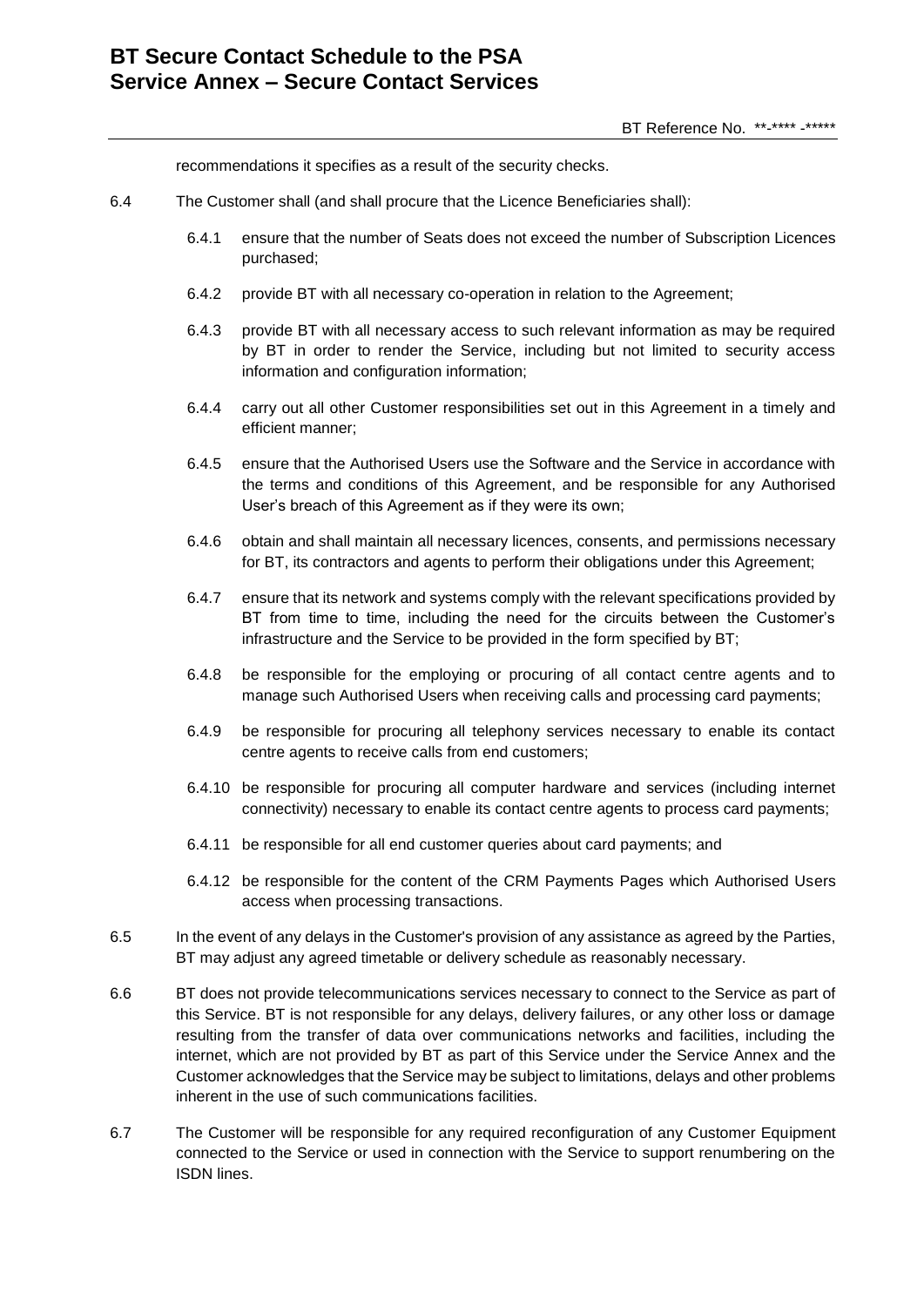#### **7 Support Services**

- <span id="page-9-1"></span>7.1 BT will provide to the Customer:
	- 7.1.1 relevant Service updates from time to time including details of all new features and functions; and
	- 7.1.2 the Secure Contact Helpdesk through which BT will respond to technical queries raised by the Customer's IT staff concerning the use or application of the Service in accordance with clause 7.4,

(the "**Support Services**").

- 7.2 The Customer will be responsible for providing first line support to its Authorised Users of the Service.
- 7.3 BT will only accept calls or emails to the Secure Contact Helpdesk from Customer personnel whom BT considers to be IT-literate and able to converse with BT personnel about the Service at a technical level. Calls or emails from any other Authorised Users will be referred back to the Customer.
- <span id="page-9-0"></span>7.4 Subject to clause 7.5, BT will:
	- 7.4.1 classify each fault under one of the priority levels in the following table, based on all evidence available to BT; and
	- 7.4.2 use reasonable endeavours to resolve each fault in accordance with the Secure Contact Service Level applicable to the priority level as classified in the table below:

| <b>Priority Level</b>  | Description                                      | Secure Contact<br>Service Level Target |
|------------------------|--------------------------------------------------|----------------------------------------|
| Priority 1             | Total loss of any part of the BT managed         |                                        |
|                        | elements of the service that immediately         |                                        |
| (applies to BT systems | affects Authorised Users or the ability of the   |                                        |
| and major business     | Customer to offer Authorised User service,       |                                        |
| impact processes only) | or that immediately affects Customer<br>revenue. | Four (4) Business<br><b>Hours</b>      |
|                        |                                                  |                                        |
|                        | This would include any failure of any part of    |                                        |
|                        | the service that offered Authorised User         |                                        |
|                        | servicing in real time.                          |                                        |
|                        | Applies to BT systems and processes only.        |                                        |
|                        |                                                  |                                        |
| Priority 2             | High business impact:                            |                                        |
| (applies to BT systems | Failures which don't immediately affect          |                                        |
| and processes only)    | Authorised Users or Customer revenue but         | Two (2) Business                       |
|                        | which risk doing so if not corrected within a    | Days                                   |
|                        | few working days.                                |                                        |
|                        | This would include batch jobs or file transfer   |                                        |
|                        | failures, slow response times from systems       |                                        |
|                        | providing the service, failure to print.         |                                        |